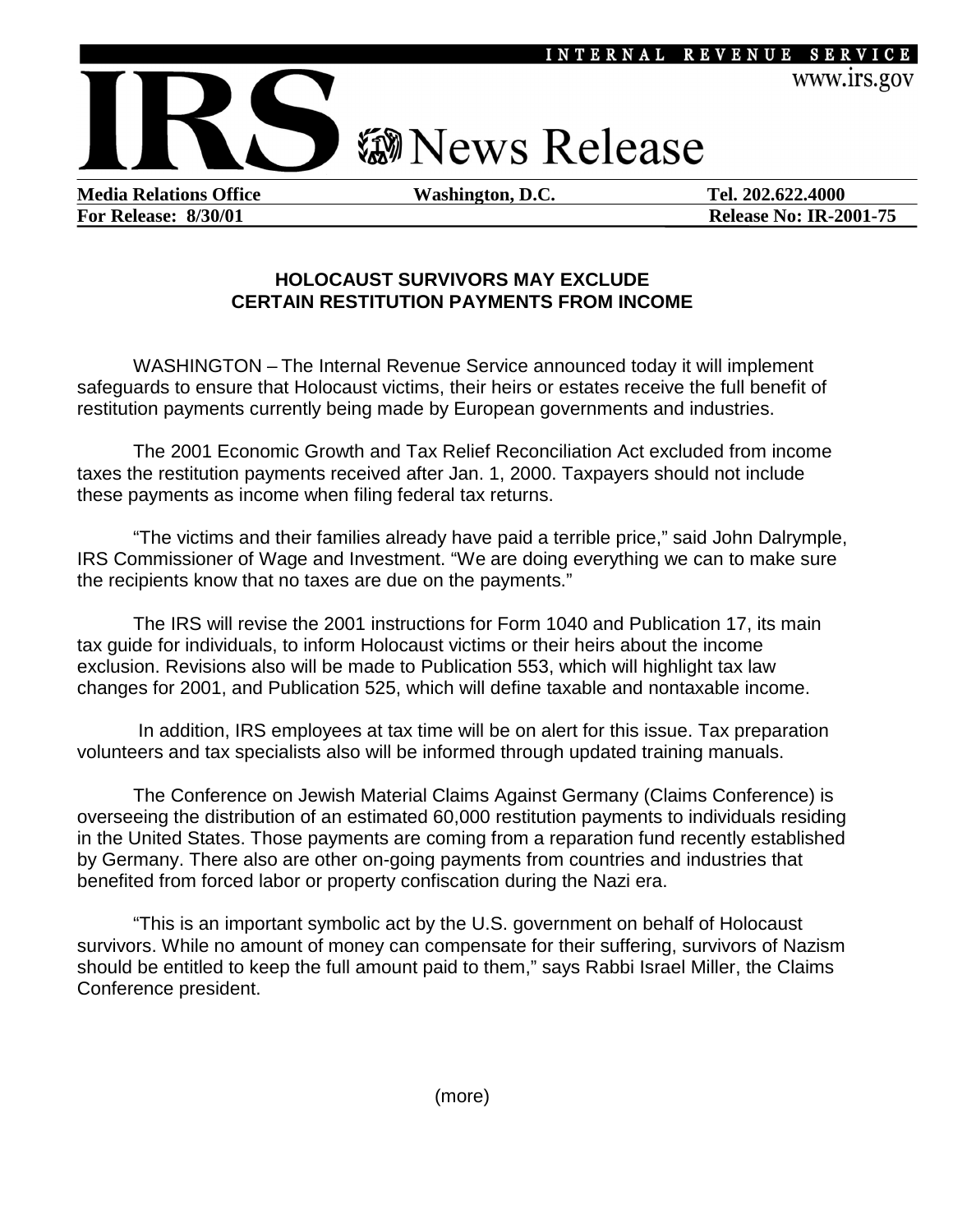Dalrymple reiterated the IRS's commitment to educating individuals about tax issues. "The IRS is committed to helping taxpayers understand and comply with tax law. We want to reach out to taxpayers and help them. In addition to questions about Holocaust restitution payments, any taxpayer who contacts the IRS with a question should be met with a high level of customer service – the kind of service they expect and deserve."

Eligible individuals with tax-related questions about restituti[on payments m](http://www.irs.gov/)ay contact the IRS toll free at 800-829-1040 or may visit the IRS Newstand at www.irs.gov to read the tax law provision.

For specific questions about compensation and restitution payments to Holocaust victims or their heirs, contact [the Claims Conferen](http://www.claimscon.org/)ce at 646-536-9100 and ask for the Services Department or visit www.claimscon.org for more information about the restitution program.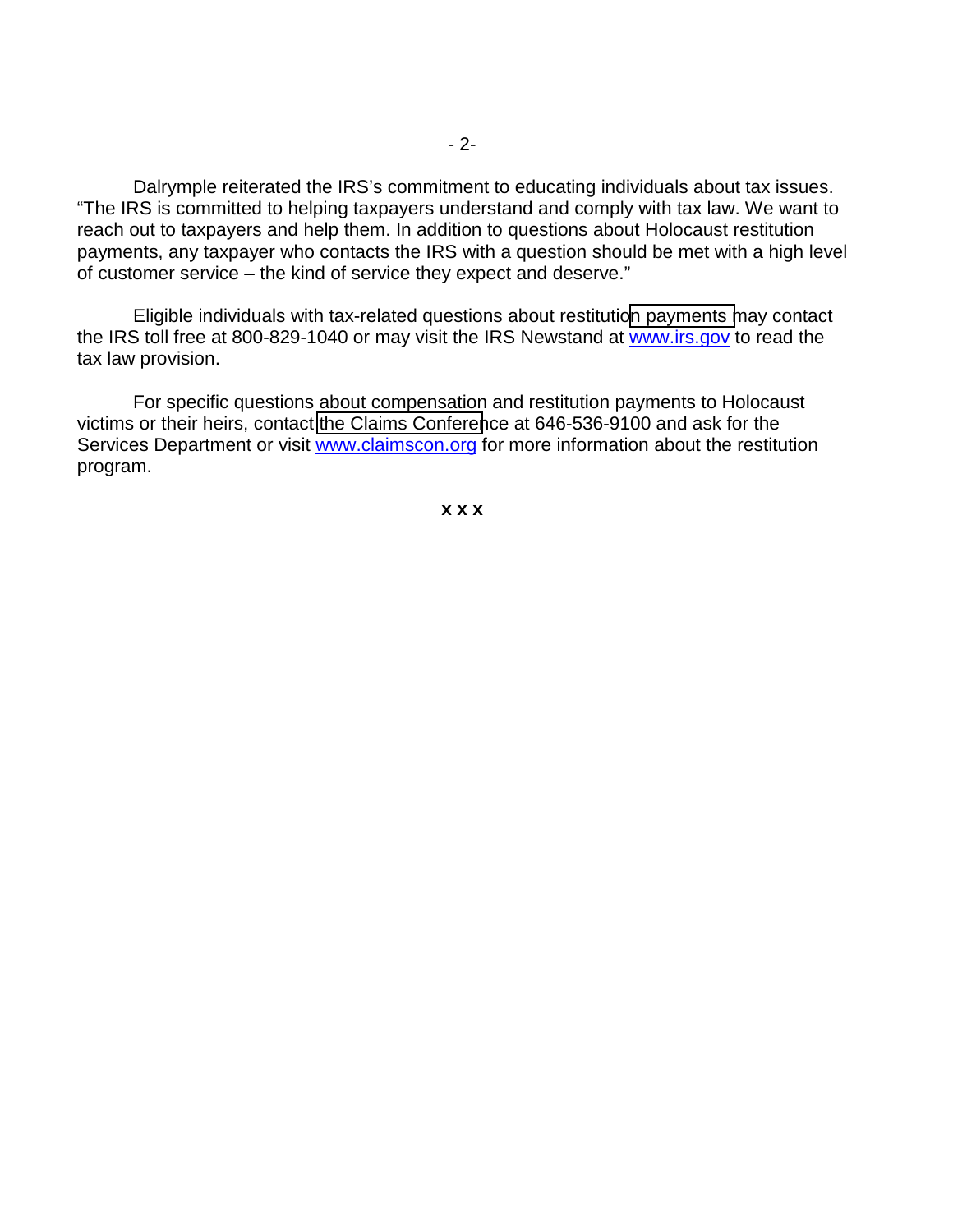## **H.R.1836**

# **Economic Growth and Tax Relief Reconciliation Act of 2001**

## **SEC. 803. NO FEDERAL INCOME TAX ON RESTITUTION RECEIVED BY VICTIMS OF THE NAZI REGIME OR THEIR HEIRS OR ESTATES.**

(a) IN GENERAL- For purposes of the Internal Revenue Code of 1986, any excludable restitution payments received by an eligible individual (or the individual's heirs or estate) and any excludable interest--

(1) shall not be included in gross income; and

(2) shall not be taken into account for purposes of applying any provision of such Code which takes into account excludable income in computing adjusted gross income, including section 86 of such Code (relating to taxation of Social Security benefits).

For purposes of such Code, the basis of any property received by an eligible individual (or the individual's heirs or estate) as part of an excludable restitution payment shall be the fair market value of such property as of the time of the receipt.

(b) ELIGIBLE INDIVIDUAL- For purposes of this section, the term `eligible individual' means a person who was persecuted on the basis of race, religion, physical or mental disability, or sexual orientation by Nazi Germany, any other Axis regime, or any other Nazi-controlled or Nazi-allied country.

(c) EXCLUDABLE RESTITUTION PAYMENT- For purposes of this section, the term `excludable restitution payment' means any payment or distribution to an individual (or the individual's heirs or estate) which--

(1) is payable by reason of the individual's status as an eligible individual, including any amount payable by any foreign country, the United States of America, or any other foreign or domestic entity, or a fund established by any such country or entity, any amount payable as a result of a final resolution of a legal action, and any amount payable under a law providing for payments or restitution of property;

(2) constitutes the direct or indirect return of, or compensation or reparation for, assets stolen or hidden from, or otherwise lost to, the individual before, during, or immediately after World War II by reason of the individual's status as an eligible individual, including any proceeds of insurance under policies issued on eligible individuals by European insurance companies immediately before and during World War II; or

(3) consists of interest which is payable as part of any payment or distribution described in paragraph (1) or (2).

(d) EXCLUDABLE INTEREST- For purposes of this section, the term `excludable interest' means any interest earned by--